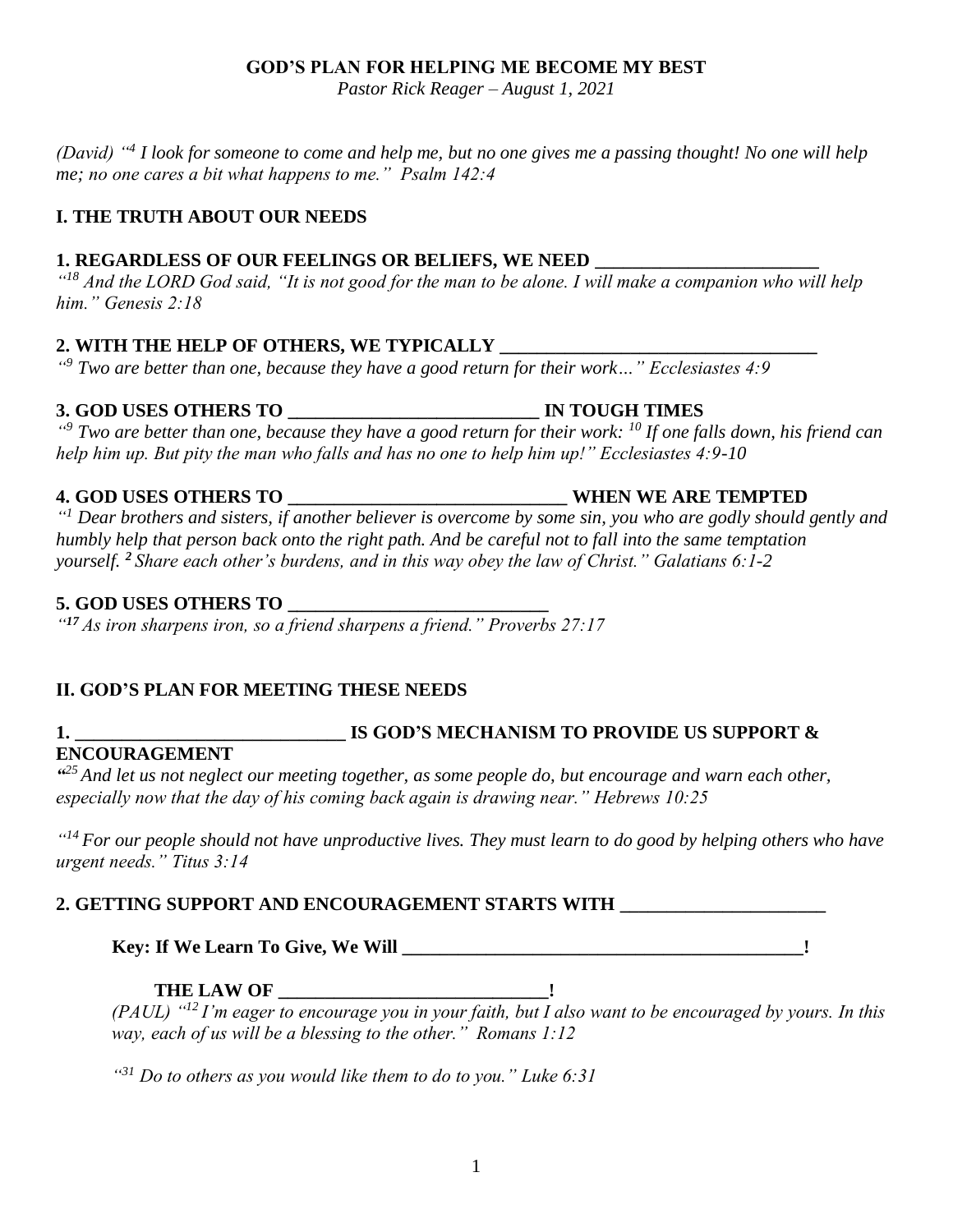### **III. HOW TO GROW AS A SUPPORTIVE & ENCOURAGING MINISTER**

#### **1. REALIZE MY \_\_\_\_\_\_\_\_\_\_\_\_\_\_\_\_\_\_\_\_\_\_\_\_\_\_\_\_\_**

*" <sup>16</sup> Don't forget to do good and to share what you have with those in need, for such sacrifices are very pleasing to God." Hebrews 3:16*

*" 2 Share each other's troubles and problems, and in this way obey the law of Christ." Galatians 6:2*

*" <sup>11</sup>Dear brothers and sisters, I close my letter with these last words: Rejoice. Change your ways. Encourage each other. Live in harmony and peace. Then the God of love and peace will be with you." 2 Corinthians 13:11*

#### **Key Concepts: i. For Christ-Followers, Supporting & Encouraging Is \_\_\_\_\_\_\_\_\_\_\_\_\_\_\_\_\_\_\_** *.* **We Are In This**

**Together (A Family), And \_\_\_\_\_\_\_\_\_\_\_\_\_\_\_\_\_\_\_\_\_ Is Called To \_\_\_\_\_\_\_\_\_\_\_\_\_\_\_\_\_\_\_\_\_**

*" <sup>5</sup> And you are living stones that God is building into his spiritual temple. What's more, you are his holy priests." 1 Peter 2:5*

*" <sup>16</sup> He makes the whole body fit together perfectly. As each part does its own special work, it helps the other parts grow, so that the whole body is healthy and growing and full of love." Ephesians 4:16*

#### **ii. My Responsibility, In Addition To Our Own Ministry, Is To Help My Fellow Churchmates**

<sup>424</sup> Think of ways to encourage one another to **outbursts of love and good deeds.**" Hebrews 10:24

#### **2. UNDERSTAND THE POWER OF \_\_\_\_\_\_\_\_\_\_\_\_\_\_\_\_\_\_\_\_\_\_\_\_\_\_\_\_\_\_**

**\_\_\_\_\_\_\_\_\_\_\_\_\_\_\_\_\_\_\_\_\_\_\_\_\_\_\_\_\_**

*" <sup>5</sup>The tongue is a small thing, but what enormous damage it can do. A tiny spark can set a great forest on fire.*  <sup>6</sup>And the tongue is a flame of fire. It is full of wickedness that can ruin your whole life. It can turn the entire *course of your life into a blazing flame of destruction, for it is set on fire by hell itself." James 2:5-6*

*" <sup>25</sup>A word of encouragement does wonders!" Proverbs 12:25* 

*" <sup>24</sup> Think of ways to encourage one another to outbursts of love and good deeds." Hebrews 10:24*

**My Words Have The Power to Cause \_\_\_\_\_\_\_\_\_\_\_\_\_\_\_\_\_\_\_\_\_\_\_, So Be Sure To Say Only What** 

**\_\_\_\_\_\_\_\_\_\_\_\_\_\_\_\_\_\_\_\_\_\_\_\_\_\_\_, NOT What \_\_\_\_\_\_\_\_\_\_\_\_\_\_\_\_\_\_\_\_\_\_\_\_\_\_**

*" <sup>29</sup> Do not let any negative talk come out of your mouth but only what is helpful for building up others according to their needs." Ephesians 4:29*

#### **3. MAINTAIN \_\_\_\_\_\_\_\_\_\_\_\_\_\_\_\_\_\_\_\_\_\_\_\_\_\_\_\_\_\_\_\_\_\_\_\_ WITH THOSE WHO I'M RESPONSIBLE TO SUPPORT/ENCOURAGE**

*" <sup>25</sup> And let us not neglect our meeting together, as some people do…" Hebrews 10:25*

#### **4. STAY OPEN & BE ALERT TO**

*" <sup>10</sup> For God is the one who gives seed to the farmer and then bread to eat. In the same way, he will give you many opportunities to do good, and he will produce a great harvest of generosity in you." 2 Corinthians 9:10*

#### **5. \_\_\_\_\_\_\_\_\_\_\_\_\_\_\_\_\_\_\_\_\_\_\_\_\_\_\_\_\_\_ ENCOURAGEMENT OR SUPPORT**

*" <sup>27</sup>Do not withhold good from those who deserve it when it's in your power to help them. <sup>28</sup>If you can help your neighbor now, don't say, "Come back tomorrow, and then I'll help you." Proverbs 3:27-28*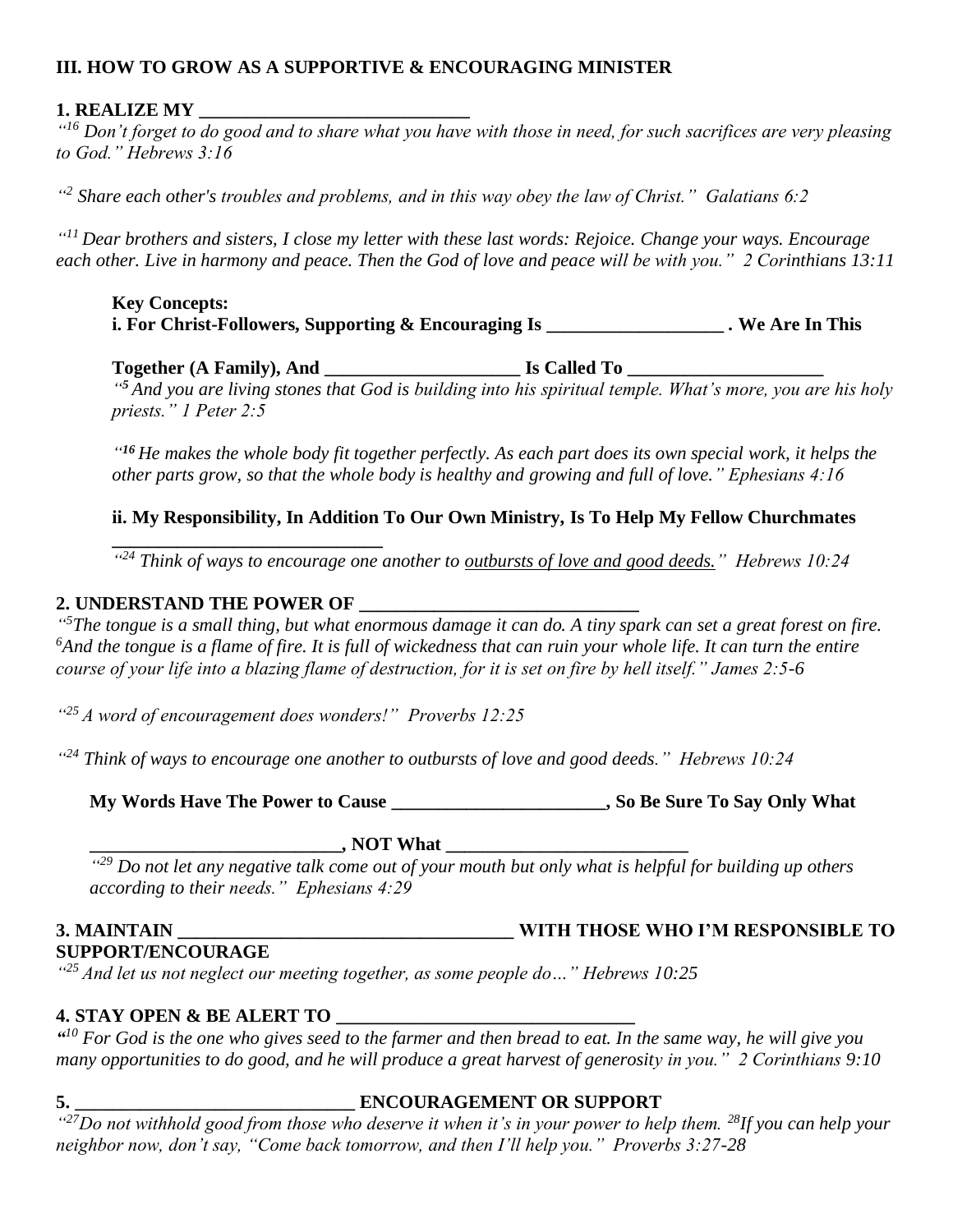*" <sup>15</sup> So be careful how you live. Don't live like fools, but like those who are wise. <sup>16</sup> Make the most of every opportunity in these evil days. <sup>17</sup> Don't act thoughtlessly, but understand what the Lord wants you to do." Ephesians 5:15-17*

#### **6. DON'T \_\_\_\_\_\_\_\_\_\_\_\_\_\_\_\_\_\_\_\_\_\_\_\_\_\_\_\_\_\_\_\_\_\_\_\_ WHO I WILL SUPPORT/ENCOURAGE**

*" <sup>14</sup> A despairing man should have the devotion of his friends, even though he forsakes the fear of the Almighty." Job 6:14* 

*" <sup>1</sup> My dear brothers and sisters, how can you claim to have faith in our glorious Lord Jesus Christ if you favor some people over others? <sup>2</sup> For example, suppose someone comes into your meeting dressed in fancy clothes and expensive jewelry, and another comes in who is poor and dressed in dirty clothes. <sup>3</sup> If you give special attention and a good seat to the rich person, but you say to the poor one, "You can stand over there, or else sit on the floor"—well, <sup>4</sup> doesn't this discrimination show that your judgments are guided by evil motives?" James 2:1-4*

## **Keys To Loving The Unlovable:**

## **i. In Humility, \_\_\_\_\_\_\_\_\_\_\_\_\_\_\_\_\_\_\_\_\_\_\_\_\_\_\_\_ For Their Faults**

*" <sup>2</sup> Be humble and gentle. Be patient with each other, making allowance for each other's faults because of your love." Ephesians 4:2*

#### **ii. Remember My \_\_\_\_\_\_\_\_\_\_\_\_\_\_\_\_\_\_\_\_\_\_\_\_\_\_\_\_\_\_\_\_\_\_**

*" <sup>3</sup>And why worry about a speck in your friend's eye when you have a log in your own? <sup>4</sup>How can you think of saying, 'Let me help you get rid of that speck in your eye,' when you can't see past the log in your own eye? <sup>5</sup>Hypocrite! First get rid of the log from your own eye; then perhaps you will see well enough to deal with the speck in your friend's eye." Matthew 7:3-5*

#### **iii. Give Myself A \_\_\_\_\_\_\_\_\_\_\_\_\_\_\_\_\_\_\_\_\_\_\_\_\_\_\_\_\_\_\_\_**

*" <sup>18</sup>The things that come out of your mouth come from your heart." Matthew 15:18* 

*" <sup>8</sup> But anyone who does not love does not know God—for God is love." 1 John 4:8*

## **7. BE WILLING TO PUT IN THE \_\_\_\_\_\_\_\_\_\_\_\_\_\_\_\_\_\_\_\_\_\_\_\_\_\_\_\_\_\_\_\_\_\_\_\_\_**

*" <sup>9</sup>Don't just pretend to love others. Really love them. Hate what is wrong. Hold tightly to what is good. <sup>10</sup>Love each other with genuine affection, and take delight in honoring each other. <sup>11</sup>Never be lazy, but work hard and serve the Lord enthusiastically." Romans 12:9-11*

## **i. Encouraging Others Takes**

*" <sup>24</sup> Think of ways to encourage one another to outbursts of love and good deeds." Hebrews 10:24*

## **ii. Much Like Service, Encouraging Others Typically Requires A \_\_\_\_\_\_\_\_\_\_\_\_\_\_\_\_\_\_\_\_\_\_\_\_\_\_\_\_\_\_**

<sup>445</sup> For even the Son of Man came not to be served but to serve others and to give his life as a ransom for *many." Mark 10:45*

*" <sup>12</sup> This is my commandment: Love each other in the same way I have loved you. <sup>13</sup> There is no greater love than to lay down one's life for one's friends." John 15:12-13*